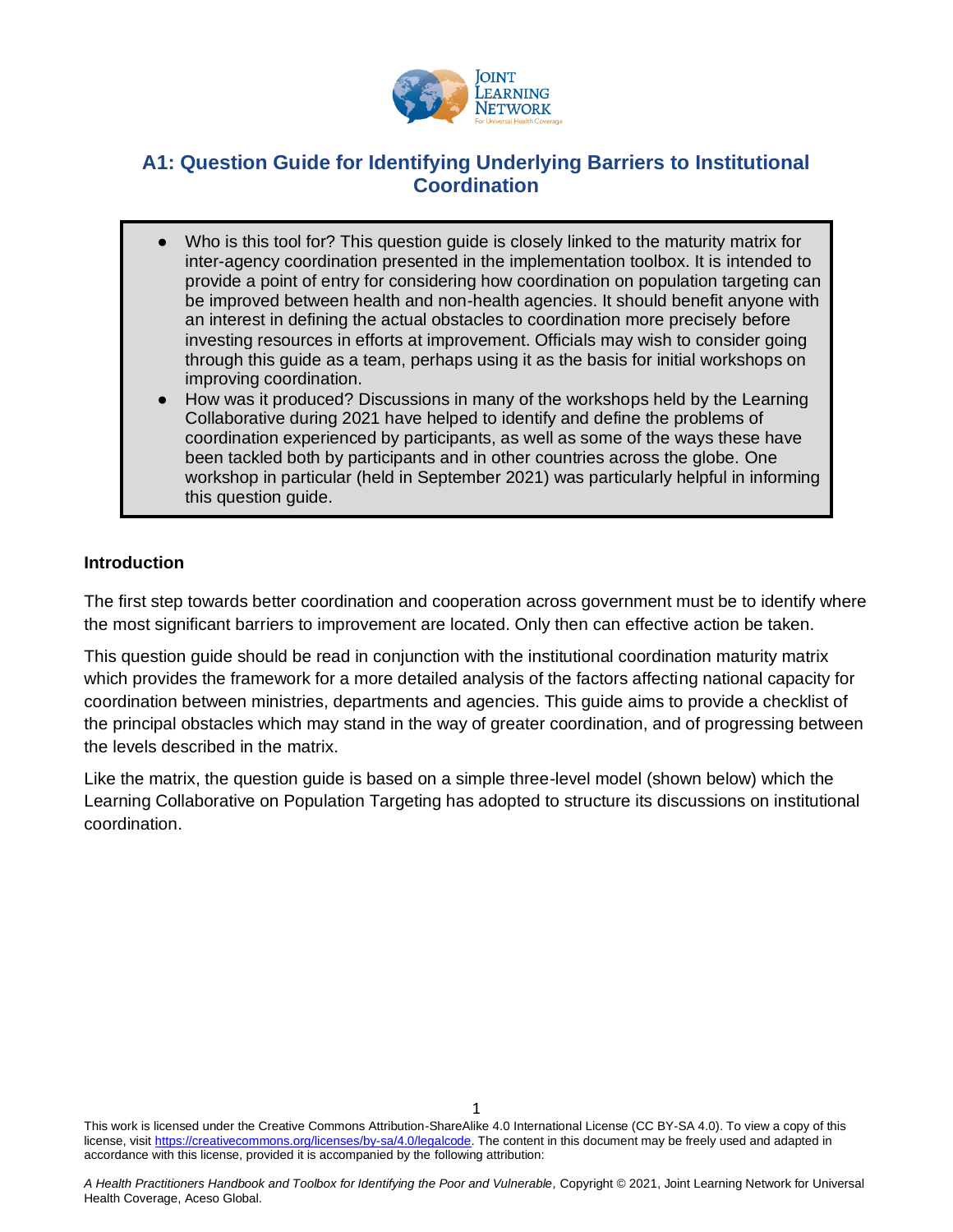

## **Figure 1: Obstacles to coordination: three-level model**



## **Question Guide**

The following questions outline common barriers faced in institutional coordination. Responses are given as 'yes' or 'no' for simplicity, but it may be helpful to consider these as broad discussion points in an early-stage inter-agency workshop on coordination. Responses may also be followed by a prioritization exercise to decide which of the barriers identified are the most important to overcome right now.

| 1. Do the organizations concerned have conflicting or contradictory<br>legal powers or responsibilities which restrict coordination? If YES:                                 | <b>YES/NO</b> |
|------------------------------------------------------------------------------------------------------------------------------------------------------------------------------|---------------|
| 1a. Have you used the checklist of mandates (Tool A2) to<br>identify more precisely the source of the problem?                                                               | <b>YES/NO</b> |
| 1b. Would it be practicable to seek amendments to any<br>problematic legislation?                                                                                            | <b>YES/NO</b> |
| 2. Do high-level structures (committees etc.) exist to provide<br>governance and leadership for coordinated population targeting<br>efforts? If YES:                         | <b>YES/NO</b> |
| 2a. Do they include all the organizations that need to be<br>involved?                                                                                                       | <b>YES/NO</b> |
| 2b. Do they meet sufficiently frequently to be effective?                                                                                                                    | <b>YES/NO</b> |
| 3. Has the basis for cooperation been established in Memoranda of<br>Understanding (or similar documents) which reflect the interests of all<br>the organizations concerned? | <b>YES/NO</b> |